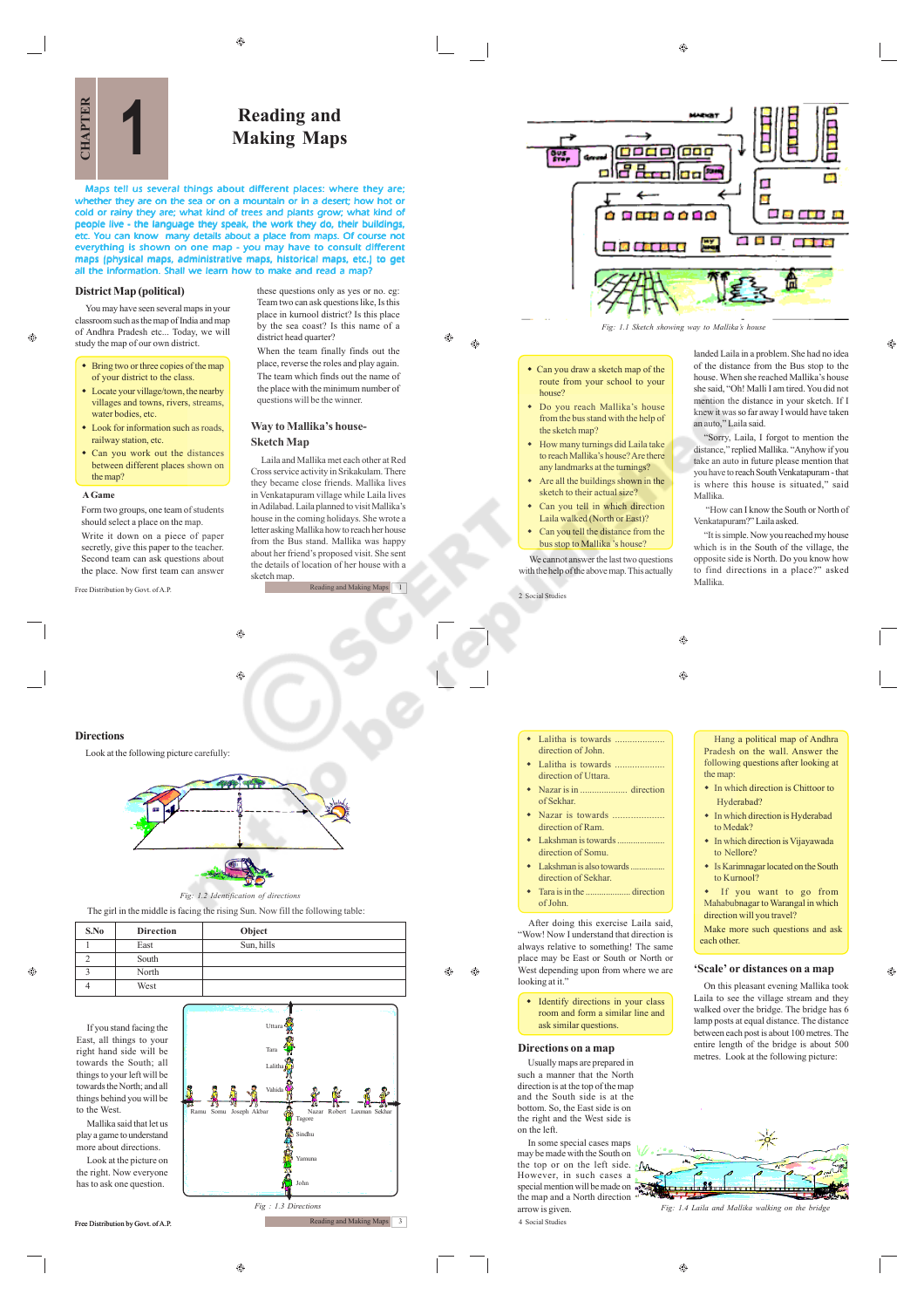

*Fig: 1.5 Laila's sketch of the brid* 

Measure the total distance in Laila's sketch map from lamp post one to lamp post six. The actual distance between two lamp posts is .........

æ

While on the sketch the distance between two lamp posts is only ........ cm.<br>and the total distance is only cms. You and the total distance is only ... might have observed that Lila drawn the lamp posts equally.

We can write down the relation between the distance on the bridge and in the sketch in the following way:

5 cm on the sketch map = ……. metres on the bridge

 $1 \text{ cm}$  on the sketch map  $=$  metres on the bridge

This is called the 'Scale'.

Free Distribution by Govt. of A.P.

We use Scale for showing the actual distance on the ground in a reduced manner on a map.

Maps always mention the Scale they use and we can find out the actual distances between places using the Scale.



In the above sketch, the distance between Srikakulam and Tekkali is given in the form of a line. The actual distance between these places is 50km.

Measure the line joining the two places and find out the distance on the map. Actual distance between Srikakulam

and Tekkali: Distance between Srikakulam and

Tekkali on the map: Can you find out the Scale of the map? If it is one cm on the map, what will be the actual distance on the land?

 $1 \text{ cm} =$  ….. Km

Now try to look at the district map and find out its Scale. Then measure the distance from your village or town to a few other villages and towns.

**Key words** Sketch Map Scale Direction



- the river flowing? What kind of road is present on the
- South of Sripuram village? Which type of railway line is
- located near Sripuram? • In which direction of railway
- station is the police station? • Name the village that lies north to railway track.
- $\bullet$  Imagine you are in the school shown on the map. Which direction will you face if you are coming out of your school?

converting map distance into actual distance.

have any doubts.

 $\odot$ 

# Improve your learning

⊕

Ġ

3. Why is the actual distance on the ground to be reduced on the map? 4. Face towards East, stretch your hands and say directions (e.g. North, South). Next

time change the face direction and continue the exercise. 5. Explain the need of symbols while preparing maps.

8. In your observation what are the important features of a map?

1. Collect different kinds of maps and study them. Clarify from your teacher if you

2. Find out the distance from your mandal headquarter to the district headquarter by

6. Draw the symbols representing different water bodies, worshiping places and public

۵

Æ۵

Free Distribution by Govt. of A.P.

offices to show on the map. 7. Sketch your house and convert it into a map.

Reading and Making Maps 7

You know that maps are too small for us to draw pictures of the things shown on them. For example, we cannot draw the real school or bus stand or Mallika's house as it will take too much space on the map. Therefore, we always show things on a map with the help of symbols. You may have

noticed that in the district map villages and towns are shown with dots and circles. Map makers prepare symbols appropriate to their needs. But some common symbols which are called 'Conventional Symbols' are also used. The following is a complete map with symbols, Scale and proper orientation:





**Social Studies** 

 $\bigcirc$ ⊕

## **9. Project**

Prepare a map of your classroom by following these instructions:

- a) First find the four directions in your classroom by facing the North.
- b) Make a list of all the walls, doors, windows, blackboards, almirahs etc. which you want to show on the map. Make symbols for each of them in your notebook.
- c) Draw a sketch map of the classroom with walls and location of the objects you want to show. Take care to draw the northern wall on the top side of the sketch.
- d) Now, divide into small groups and measure the length of each of the walls with the help of a scale. Write down the distances on the sketch map.
- e) Draw a map of the class room by selecting appropriate Scale. It can be one centimetre for one meter. So if a wall is 7 metres long, you will have to make a line 7 centimetres long on paper.
- f) After making the outer walls, draw the symbols for windows and doors at the right places. Then draw the symbols for other objects like almirah, black board, table etc.
- g) Make an index of the symbols you have used in the map and also mention the Scale.
- h) Compare the map you have made with those of your friends and correct if there are any errors.

♠

Ø.

 $\circledcirc$ 

 $\bigoplus$